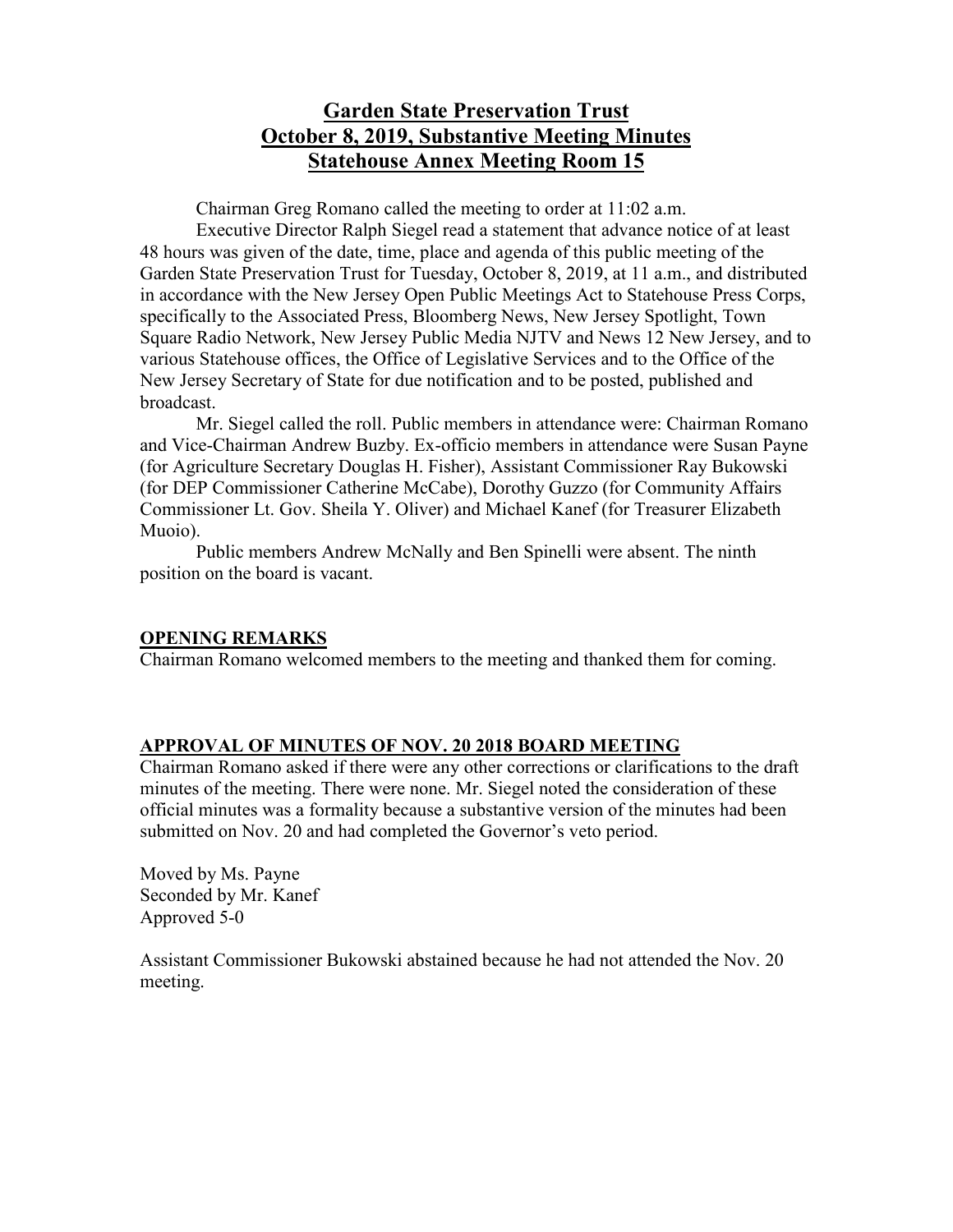### **ELECTION OF OFFICERS FOR 2020**

Mr. Siegel explained the statutory rotation of officers as defined in the statutory language of the Garden State Preservation Trust Act. He said in 2020 one of the Assembly Speaker's appointees was to serve as chair. This means Vice-Chairman Buzby is the only available candidate for chairman because the other board seat to be filled by the Assembly Speaker remains vacant.

Ms. Payne nominated Vice-Chairman Buzby to serve as chairman for 2020. Assistant Commissioner Bukowski seconded the nomination.

Mr. Siegel conducted a roll call vote.

Approved 6-0 to elect Vice-Chairman Buzby as chairman for 2020. (Chairman Romano remained as chair for the meeting because the election does not take effect until the end of the Governor's veto period.)

Mr. Siegel explained the vice-chairman could be elected from any of the public board members.

Vice-Chairman Buzby nominated Chairman Romano as vice-chair for 2020.

Mr. Siegel conducted a roll call vote. Approved 6-0 to elect Chairman Romano as vice-chair for 2020.

Mr. Siegel explained the board could elect anyone to serve as Secretary and as Treasurer and could combine the positions. The statute does not require these posts to be held by a voting board member. He explained the posts have been combined since 2004.

Ms. Payne nominated Mr. Siegel to serve in the combined post of Secretary-Treasurer for 2020.

Vice Chairman Buzby seconded the nomination.

Mr. Siegel conducted a roll call vote. Approved 6-0 to elect Mr. Siegel Secretary-Treasurer for 2019.

#### **DISCUSSION, CONSIDERATION OF MEETING DATES FOR 2020**

Mr. Siegel directed members' attention to the proposed calendar contained in the Members' Meeting Books. He recommended that the board proceed without adopting a schedule of meetings for 2020, thus leaving it up to the Chairman to call meetings as needed.

Instead, Ms. Payne recommended that one meeting, Oct. 13, be adopted as scheduled and that the rest of the year remain open. Mr. Siegel requested that the Project Submission Deadline for that one Oct. 13 meeting be moved up to Monday Sept. 30 to accommodate the heavier workload for preparation of resolutions and documents.

Moved by Ms. Payne Seconded by Assistant Commissioner Bukowski Approved unanimously 6-0 by voice vote to proceed with one scheduled meeting on October 13, 2020.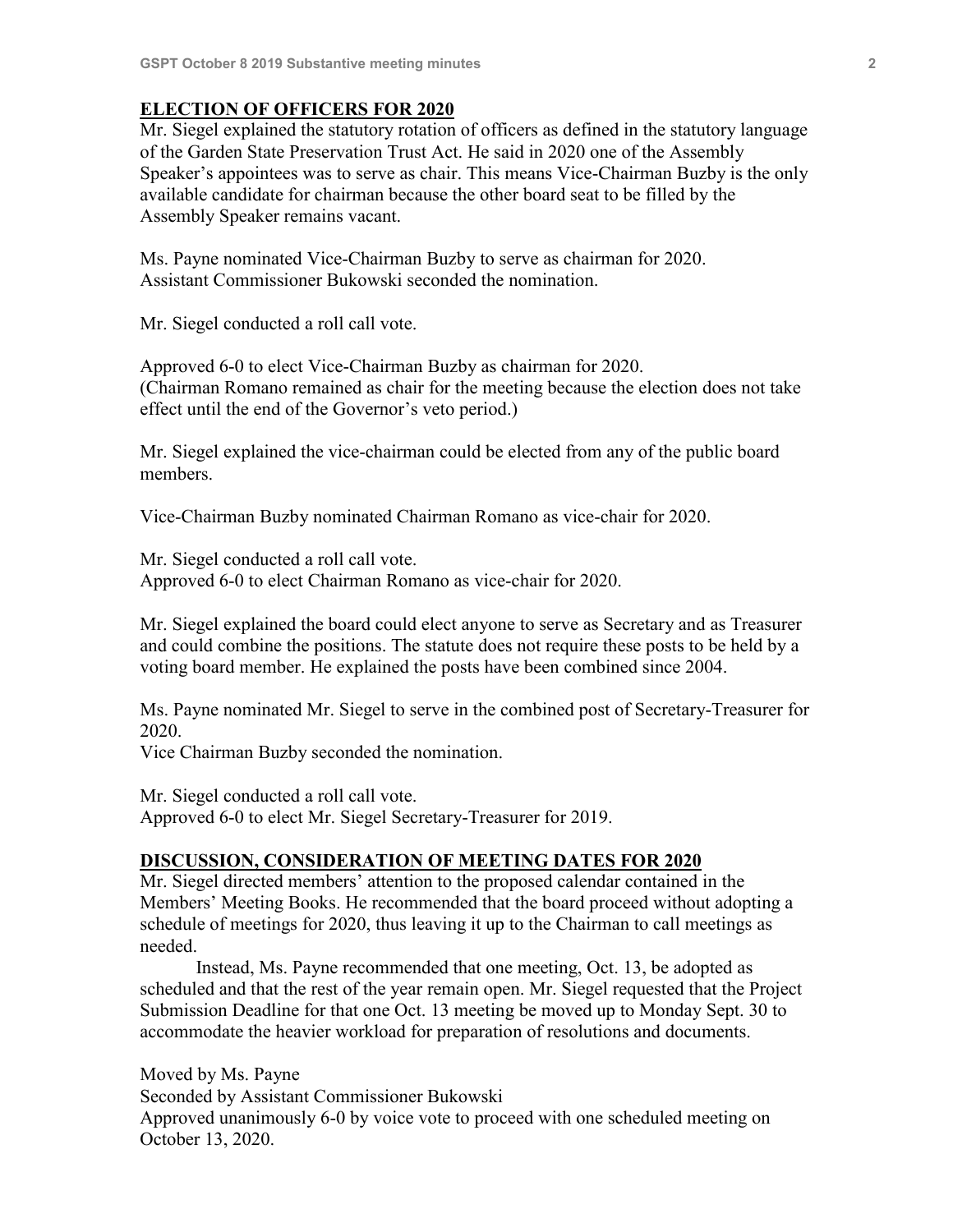# **DISCUSSION, CONSIDERATION OF RESOLUTION #19-001 TO HONOR KEN ATKINSON FOR 10 YEARS OF FAITHFUL SERVICE TO THE GARDEN STATE PRESERVATION TRUST AS BOARD MEMBER AND CHAIRMAN.**

Chairman Romano asked for consideration of the resolution.

Moved by Ms. Payne Seconded by Vice Chairman Buzby Approved 6-0

Mr. Siegel requested permission to poll by email the absent public board members for their consent so the commemorative resolution for Mr. Atkinson could bear all of the names of the board members. The members present agreed by voice consensus.

# **DISCUSSION, CONSIDERATION OF RESOLUTION #19-002 TO APPROVE \$86,229,460 TO FUND GREEN ACRES RECOMMENDATIONS FOR LOCAL AND NONPROFIT LAND ACQUISITION, RECREATIONAL DEVELOPMENT AND STEWARDSHIP PROJECT GRANTS FOR FY2020 FROM THE PRESERVE NEW JERSEY (CBT) GREEN ACRES FUND, UNUSED BOND FUNDS AND THE DIESEL RISK MITIGATION FUND**

Chairman Romano asked for consideration of the resolution.

Moved by Ms. Payne Seconded by Vice Chairman Buzby Approved 6-0

SIDE NOTE (NOT PART OF THE SUBSTANTIVE MINUTES): This resolution approves the appropriation of \$86.2 million for Green Acres Local Acquisition, Recreational Development and Stewardship grants as well as Nonprofit Acquisition, Recreational Development and Stewardship grants.

The sources of funding break down as follows:

- \$79 million from CBT FY2020 funds & CBT funds carried forward from FY2019
- \$1.5 million from leftover Diesel Risk Mitigation funds
- \$5.7 million from old GSPT, 2007 & 2009 Bond Funds

THIS FUNDING approved by the board of the Garden State Preservation Trust was subsequently changed in Senate Bill 4311 to use \$23.8 million from loan repayments, a source of funds which had not been reported to the GSPT board at the time of its deliberations. This reduced the use of CBT funds, which will then carry forward to the following fiscal year. S-4311 was approved by Legislature and signed by the Governor.

The revised sources of funding break down as follows:

- \$55.9 million from CBT FY2020 funds & CBT funds carried forward from FY2019.
- \$23.8 million from old GSPT, 2007 & 2009 Bond Funds made available through Green Trust loan repayments.
- \$5.1 million from old GSPT, 2007 & 2009 Bond Funds made available from project cancellations and withdrawals
- \$1.5 million from leftover Diesel Risk Mitigation funds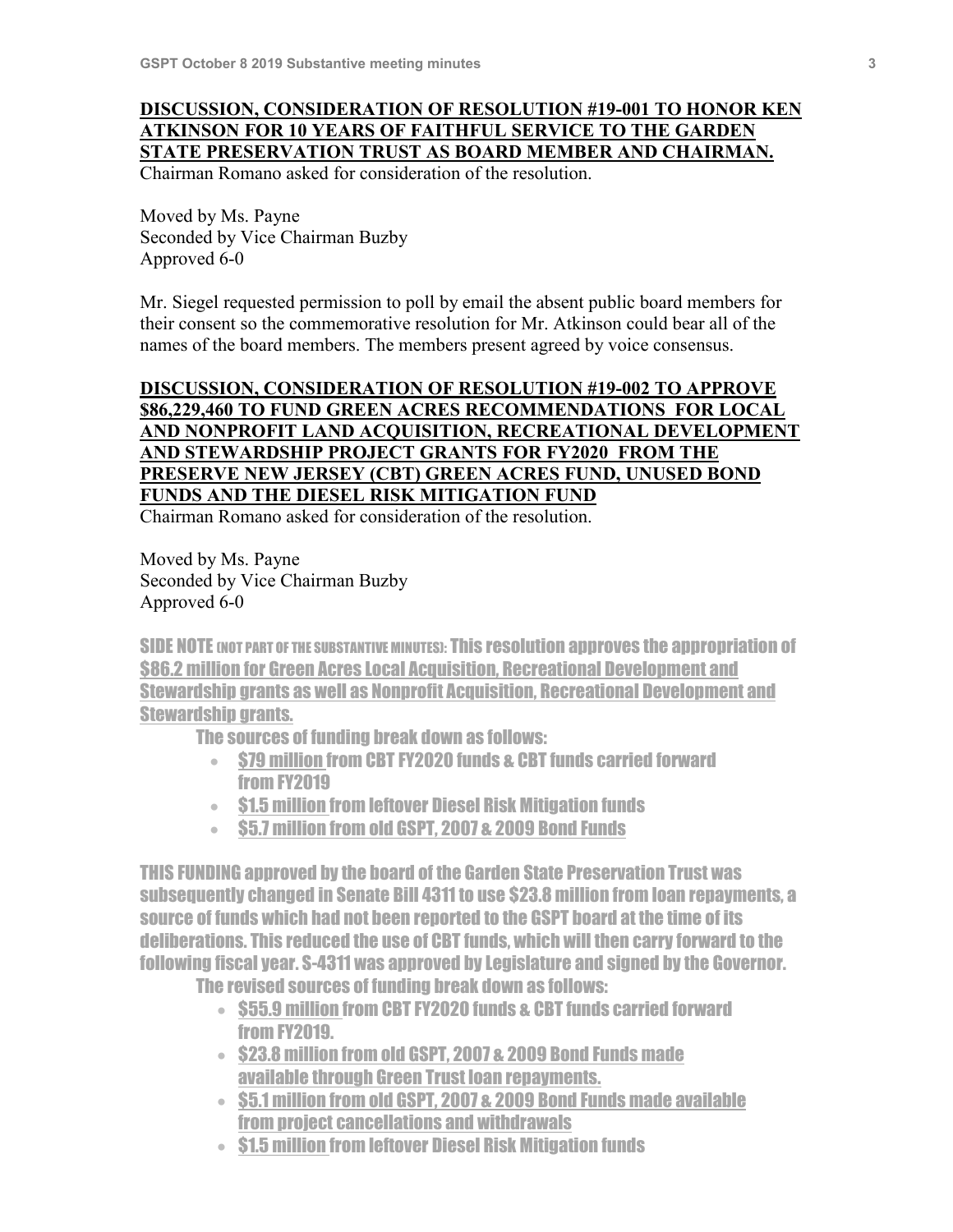## **DISCUSSION, CONSIDERATION OF RESOLUTION #19-003 TO APPROVE \$500,000 TO FUND THE GREEN ACRES RECOMMENDATION FOR A NONPROFIT LAND ACQUISITION GRANT TO THE NEW JERSEY CONSERVATION FOUNDATION FOR FY2020 FROM THE PRESERVE NEW JERSEY (CBT) GREEN ACRES FUND AND FROM THE DIESEL RISK MITIGATION FUND**

Mr. Siegel explained this resolution has been prepared as a separate action to allow Chairman Romano to recuse himself while participating in the vote on the main package in Resolution #19-002.

Moved by Ms. Payne Seconded by Mr. Kanef Approved 5-0

Chairman Romano explained his recusal because he was recently employed by the New Jersey Conservation Foundation.

SIDE NOTE (NOT PART OF THE SUBSTANTIVE MINUTES): This resolution approves the appropriation of an additional, single Nonprofit grant of \$500,000 to New Jersey Conservation Foundation (NJCF). It was separated from the main project package in #19-002 so that a board member recently employed by NJCF could recuse on #19-003 while preserving his ability to vote for the main package in #19-002. It is funded from CBT 2020 revenues.

# **DISCUSSION, CONSIDERATION OF RESOLUTION #19-004 TO APPROVE \$29,314,000 TO FUND GREEN ACRES RECOMMENDATIONS FOR STATE ACQUISITION FUNDING IN EIGHT PROJECT AREAS FOR FY2020 FROM THE PRESERVE NEW JERSEY (CBT) GREEN ACRES FUND AND FROM THE DIESEL RISK MITIGATION FUND**

Chairman Romano asked for consideration of the resolution.

Moved by Ms. Payne Seconded by Mr. Kanef Approved 6-0

SIDE NOTE (NOT PART OF THE SUBSTANTIVE MINUTES): This resolution approves the appropriation of \$29.3 million for Green Acres State Acquisitions in eight designated project areas: Barnegat Bay Watershed Greenway, Cape May Peninsula, Crossroads of American Revolution, Delaware Bay Watershed Greenway, Highlands Greenway, Historic Resources, Pinelands & Ridge & Valley Greenway. It is funded from CBT 2020 revenues.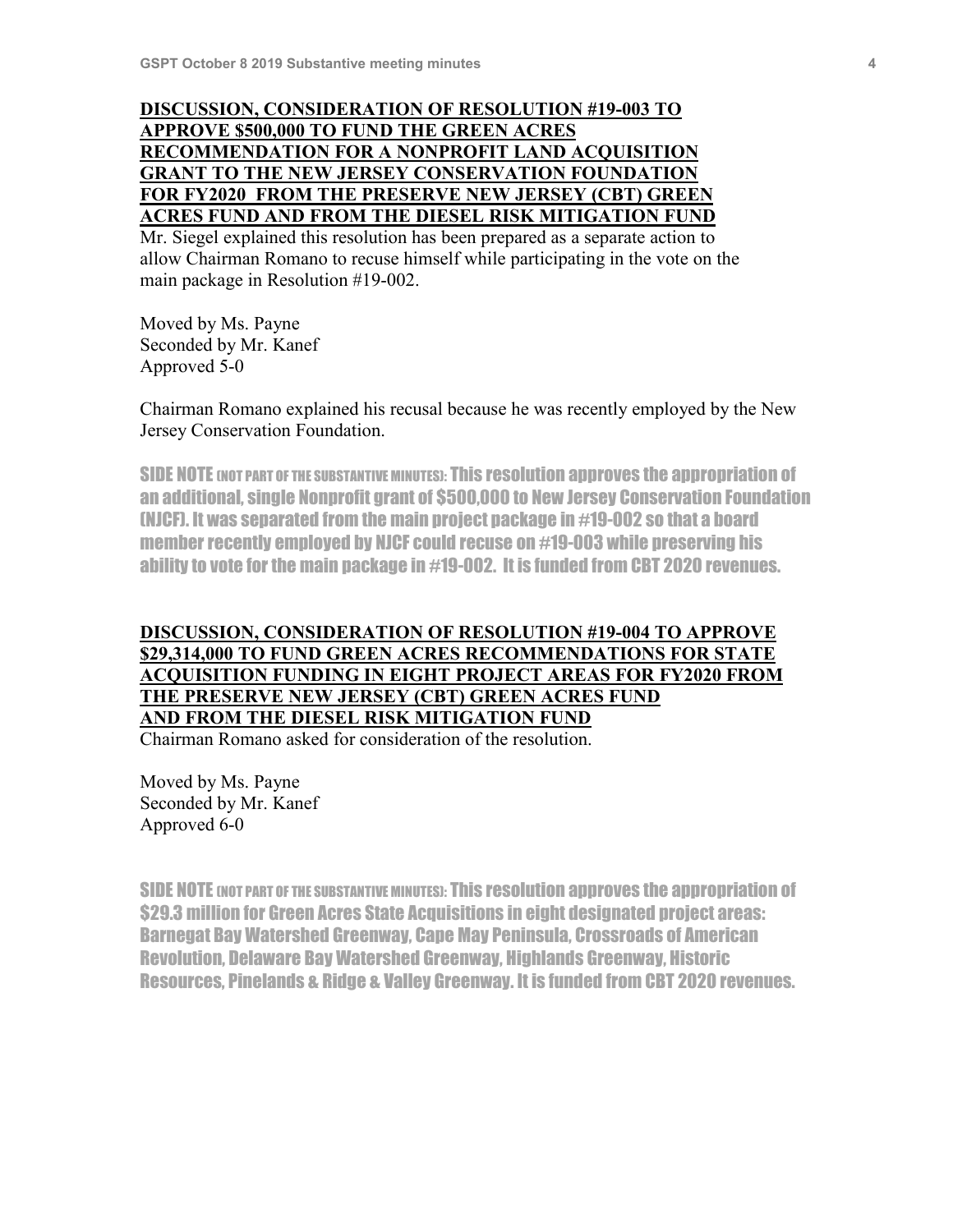## **DISCUSSION, CONSIDERATION OF RESOLUTION #19-005 TO APPROVE \$4,601,000 FOR GREEN ACRES RECOMMENDATIONS FOR BLUE ACRES PROPERTY ACQUISITION FUNDING FOR FY2020 FROM THE PRESERVE NEW JERSEY (CBT) GREEN ACRES FUND AND FROM THE DORMANT PRESERVE NEW JERSEY (CBT) BLUE ACRES FUND.**

Mr. Siegel explained this was a separate resolution because of a separate funding source, namely the dormant Preserve NJ Blue Acres Preservation Fund. Chairman Romano asked for consideration of the resolution.

Moved by Vice Chairman Buzby Seconded by Ms. Payne Approved 6-0

SIDE NOTE (NOT PART OF THE SUBSTANTIVE MINUTES): This resolution approves the appropriation of \$4.6 million for Blue Acres flood site acquisitions statewide. It is funded from CBT FY2020 and FY2019 revenues, making reference to a "dormant" Preserve New Jersey Blue Acres Fund.

As originally constituted under P.L. 2016 Ch. 12, CBT funds were allocated to FOUR "Preserve New Jersey" trust funds: Green Acres, Farmland Preservation, Historic Preservation and Blue Acres. In July 2019, P.L. 2016 Ch. 12 was supplanted by the new reallocation law, P.L. 2019 Ch. 136. Under the new law, the "Preserve New Jersey" funds were consolidated into THREE with the "Preserve New Jersey Blue Acres Fund" being dropped. The fund became "dormant" because no new CBT funds would be added but there was still leftover money in there. The resolution authorized the remaining cash balance to be expended.

### **DISCUSSION, CONSIDERATION OF RESOLUTION #19-006 TO APPROVE DEP RECOMMENDATIONS FOR STATE CAPITAL AND STEWARDSHIP PROJECTS FOR FY2020.**

Chairman Romano asked for consideration of the resolution.

Moved by Mr. Kanef Seconded by Ms. Payne Approved 6-0

SIDE NOTE (NOT PART OF THE SUBSTANTIVE MINUTES): This resolution approves the appropriation of \$34.34 million for Capital Projects in State Parks, Forests and Wildlife Management Areas under the jurisdictions of the DEP Division of Parks & Forestry and the Division of Fish & Wildlife. It is funded from CBT FY2020 revenues. The resolution does not include \$1.8 million in administrative costs because the GSPT votes only on project grants. However, the administrative costs will be included in the appropriations act.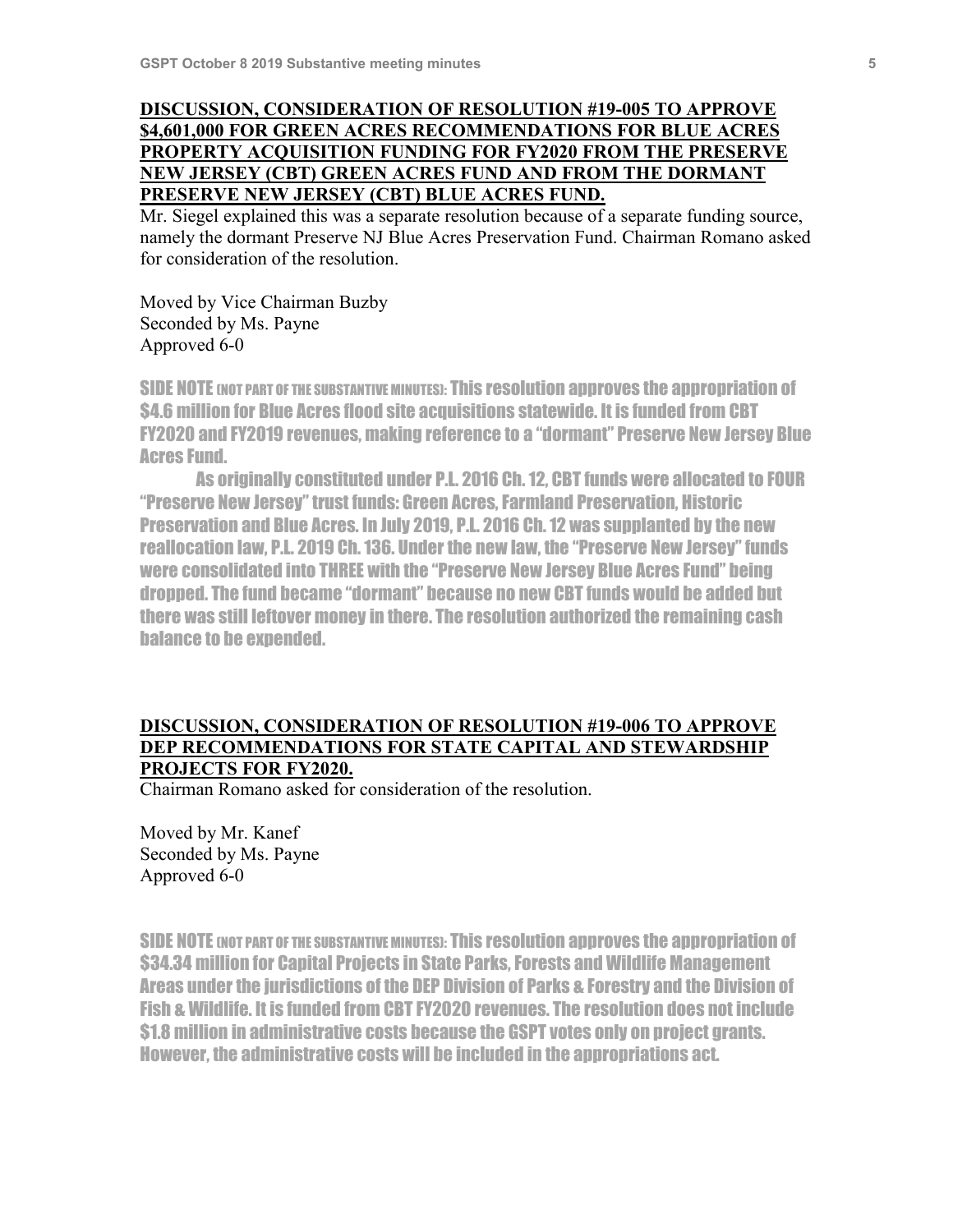# **DISCUSSION, CONSIDERATION OF RESOLUTION #19-007 TO APPROVE SADC RECOMMENDATIONS FOR COUNTY AND NONPROFIT FARMLAND PRESERVATION PROJECTS FOR FY2020.**

Chairman Romano asked for consideration of the resolution.

Moved by Assistant Commissioner Bukowski Seconded by Mr. Kanef Approved 6-0

SIDE NOTE (NOT PART OF THE SUBSTANTIVE MINUTES): This resolution approves the appropriation of \$22.25 million for Farmland Preservation County and Nonprofit Grants as recommended by and to be carried out by the State Agriculture Development Committee (SADC). It is funded from CBT FY2020 revenues.

### **DISCUSSION, CONSIDERATION OF RESOLUTION #19-008 TO APPROVE SADC RECOMMENDATION FOR A NONPROFIT FARMLAND PRESERVATION GRANT TO NEW JERSEY CONSERVATION FOUNDATION FOR FY2020.**

Mr. Siegel explained this resolution has been prepared as a separate action to allow Chairman Romano to recuse himself while participating in the vote on the main package in Resolution #19-007.

Moved by Mr. Kanef Seconded by Vice-Chairman Buzby Approved 5-0

Chairman Romano explained his recusal because he was recently employed by the New Jersey Conservation Foundation.

SIDE NOTE (NOT PART OF THE SUBSTANTIVE MINUTES): This resolution approves the appropriation of an additional, single Nonprofit grant of \$98,500 to New Jersey Conservation Foundation (NJCF). It was separated from the main project package in #19-007 so that a board member recently employed by NJCF could recuse on #19-008 while preserving his ability to vote for the main package in #19-007. It is funded from CBT 2020 revenues.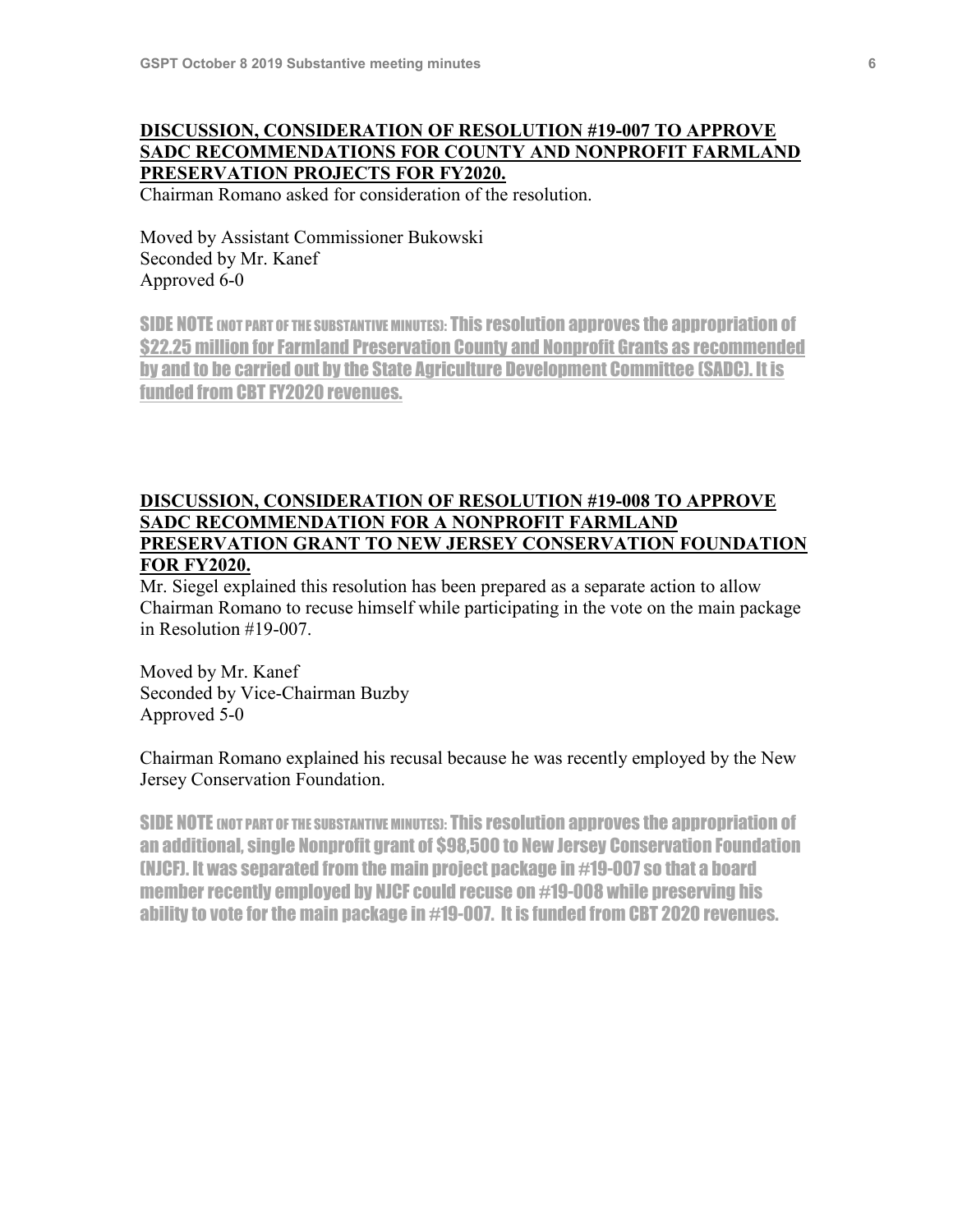## **DISCUSSION, CONSIDERATION OF RESOLUTION #19-009 TO APPROVE SADC RECOMMENDATION FOR A MUNICIPAL PLANNING INCENTIVE GRANT PROJECT COMPETITIVE GRANT FUND FOR FY2020.**

Mr. Siegel explained this resolution has been prepared as a separate action to allow Vice-Chairman Buzby to recuse himself while participating in the vote on the main package in Resolution #19-007.

Chairman Romano asked for consideration of the resolution.

Moved by Ms. Payne Seconded by Mr. Kanef Approved 5-0

Vice-Chairman Buzby recused because he manages a Municipal Planning Incentive Grant acquisition program in Salem County that might become eligible to receive funds from the Competitive Grant Fund which would be established under this resolution.

SIDE NOTE (NOT PART OF THE SUBSTANTIVE MINUTES): This resolution approves the appropriation of \$5 million for the Municipal Planning Incentive Grant (PIG) program to establish a Competitive Grant Fund from which any of the Municipal PIGs could draw funds. It was separated from the main project package in #19-007 so that a board member who administrates one of these Municipal PIGs could recuse on #19-009 while preserving his ability to vote for the main package in #19-007. It is funded from CBT 2020 revenues.

# **DISCUSSION, CONSIDERATION OF RESOLUTION #19-010 TO APPROVE SADC RECOMMENDATIONS FOR STATE DIRECT ACQUISITION GRANTS FOR FARMLAND PRESERVATION PROJECTS FOR FY2020.**

Chairman Romano asked for consideration of the resolution.

Moved by Assistant Commissioner Bukowski Seconded by Ms. Payne Approved 6-0

SIDE NOTE (NOT PART OF THE SUBSTANTIVE MINUTES): This resolution approves the appropriation of \$27.9 million for the Farmland Preservation Program State Direct Acquisitions and Farmland Stewardship Grants as recommended by and to be carried out by the SADC.

The sources of funding break down as follows:

- \$27.4 million in CBT FY2020 funds
- \$394,727 from the 2007 Farmland Preservation Bond Fund
- \$111,418 from the 2009 Farmland Preservation Bond Fund
- \$11,791 from leftover cash in the Garden State Farmland Preservation Trust Fund